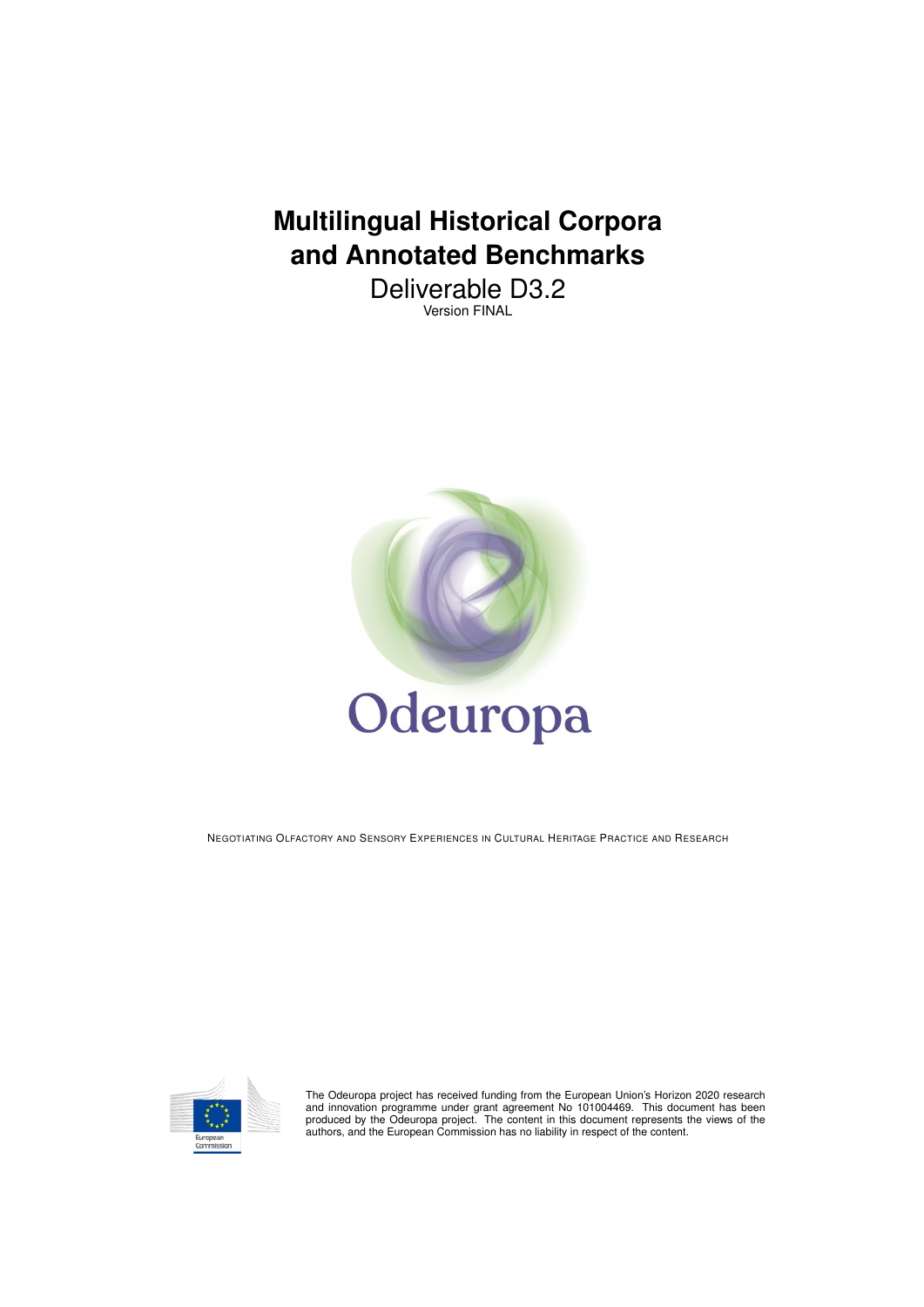| <b>Grant Agreement No.</b>                                                                   | 101004469                                                                                                                        |  |  |  |  |  |
|----------------------------------------------------------------------------------------------|----------------------------------------------------------------------------------------------------------------------------------|--|--|--|--|--|
| <b>Project Acronym</b>                                                                       | <b>ODEUROPA</b>                                                                                                                  |  |  |  |  |  |
| <b>Project full title</b>                                                                    | Negotiating Olfactory and Sensory Experiences<br>in Cultural Heritage Practice and Research                                      |  |  |  |  |  |
| <b>Funding Scheme</b>                                                                        | H2020-SC6-TRANSFORMATIONS-2020                                                                                                   |  |  |  |  |  |
| <b>Project website</b>                                                                       | http://odeuropa.eu/                                                                                                              |  |  |  |  |  |
|                                                                                              | Prof. Dr. Inger Leemans                                                                                                          |  |  |  |  |  |
| <b>Project Coordinator</b>                                                                   | <b>KNAW Humanities Cluster</b>                                                                                                   |  |  |  |  |  |
|                                                                                              | Email: inger.leemans@huc.knaw.nl                                                                                                 |  |  |  |  |  |
| <b>Document Number</b>                                                                       | Deliverable D3.2                                                                                                                 |  |  |  |  |  |
| <b>Status &amp; version</b>                                                                  | <b>FINAL</b>                                                                                                                     |  |  |  |  |  |
| <b>Contractual date of delivery</b>                                                          | September 2021                                                                                                                   |  |  |  |  |  |
| Date of delivery                                                                             | 31 October 2021                                                                                                                  |  |  |  |  |  |
| <b>Type</b>                                                                                  | <b>Report and Data</b>                                                                                                           |  |  |  |  |  |
| <b>Security (distribution level)</b>                                                         | Public                                                                                                                           |  |  |  |  |  |
| <b>Number of pages</b>                                                                       | 16                                                                                                                               |  |  |  |  |  |
| WP contributing to the deliberable                                                           | WP3                                                                                                                              |  |  |  |  |  |
| <b>WP responsible</b>                                                                        | WP3                                                                                                                              |  |  |  |  |  |
| <b>EC Project Officer</b>                                                                    | Hinano Spreafico                                                                                                                 |  |  |  |  |  |
|                                                                                              | Authors: Sara Tonelli, <sup>1</sup> Stefano Menini, <sup>1</sup> Marieke van Erp, <sup>2</sup> Raphaël Troncy, <sup>3</sup> Inna |  |  |  |  |  |
| Novalija $4$                                                                                 |                                                                                                                                  |  |  |  |  |  |
| Internal reviewers: Pasquale Lisena, <sup>3</sup> Elisa Leonardelli <sup>1</sup>             |                                                                                                                                  |  |  |  |  |  |
| Affiliations (1) FBK, (2) KNAW, (3) EURECOM, (4) JSI                                         |                                                                                                                                  |  |  |  |  |  |
| Keywords: linguistic annotation, benchmark, corpora, multilinguality                         |                                                                                                                                  |  |  |  |  |  |
| Abstract: This document is a brief description of the content of the multilingual historical |                                                                                                                                  |  |  |  |  |  |
| corpora we have collected within the Odeuropa project to study olfactory information in      |                                                                                                                                  |  |  |  |  |  |
| texts. It also contains an overview of the annotated benchmarks, which include excerpts      |                                                                                                                                  |  |  |  |  |  |
| of the historical corpora manually annotated with olfactory information, following the       |                                                                                                                                  |  |  |  |  |  |
| guidelines reported in D3.1. This document accompanies the release of the data, made         |                                                                                                                                  |  |  |  |  |  |
| available through the project GitHub page at https://github.com/Odeuropa/benchmarks_         |                                                                                                                                  |  |  |  |  |  |
| and corpora, which represents the actual deliverable D3.2                                    |                                                                                                                                  |  |  |  |  |  |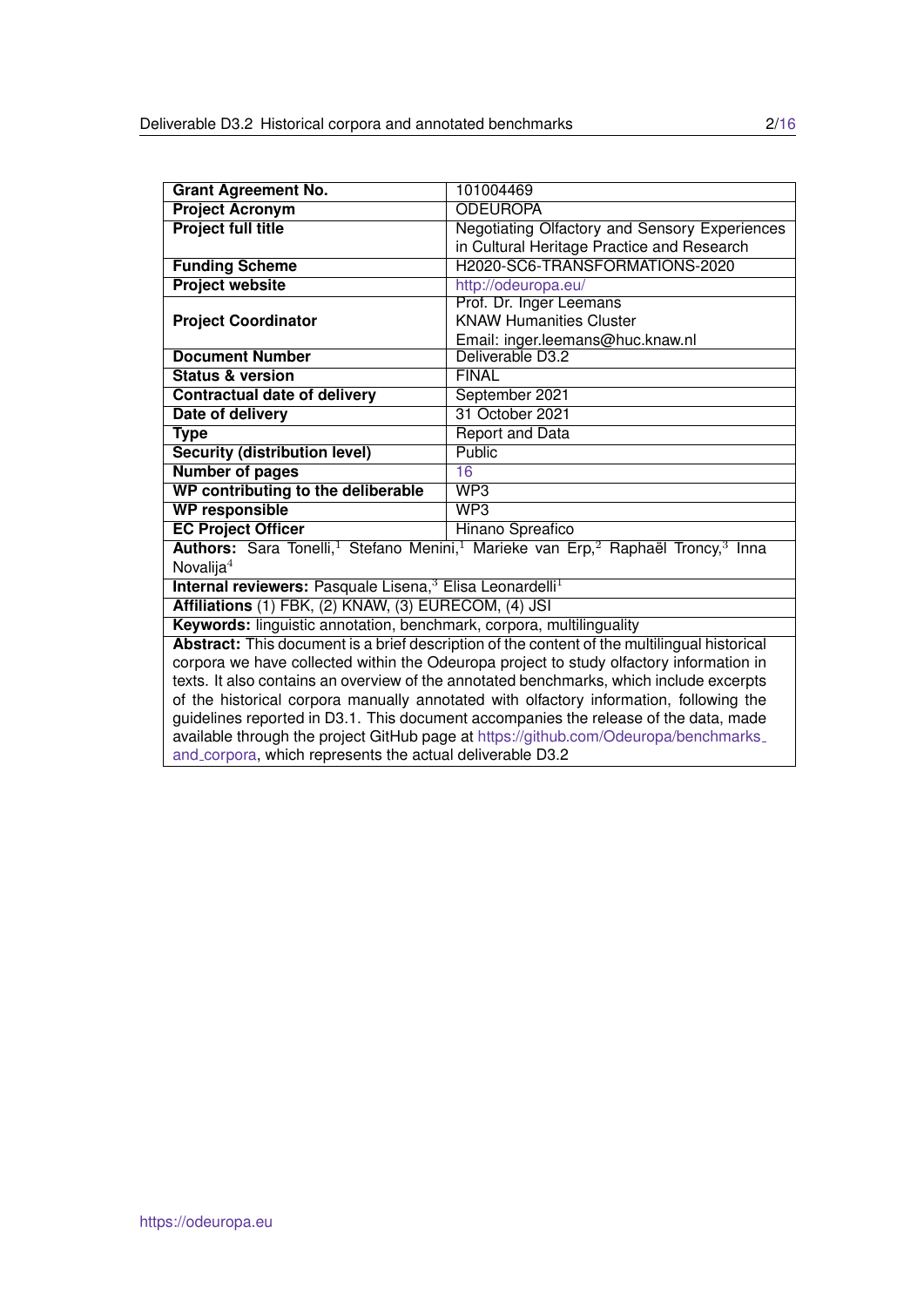## <span id="page-2-0"></span>**Table of Revisions**

| <b>Version</b> | Date          | Description and reason                                          | By                                 | <b>Affected sections</b> |
|----------------|---------------|-----------------------------------------------------------------|------------------------------------|--------------------------|
| 0.1            | Sept 10 2021  | Definition of document structure and first draft                | Sara Tonelli                       | All                      |
| 0.1            | Sept 10 2021  | Added sections on English and Italian and on<br>Quality control | Sara Tonelli, Ste-<br>fano Menini  | 2,3                      |
| 0.2            | October 2021  | Added sections on Dutch, Latin, and German<br>Marieke van Erp   |                                    | 2 & 3                    |
| 0.3            | October, 2021 | Added sections on Slovene                                       | Inna Novalija                      | 2 & 3                    |
| 0.4            | October 2021  | Added sections on French                                        | Raphaël Troncy                     | 2 & 3                    |
| 0.5            | October 2021  | Added statistics on benchmark and Conclusions                   | Sara Tonelli and<br>Stefano Menini | 3 & 4                    |
| 1.0            | October 2021  | Final check and approval by project manager                     | Marieke van Erp                    | ۰                        |
| 1.1            | February 2022 | Minor typo fixes by project manager                             | Marieke van Erp                    | ۰                        |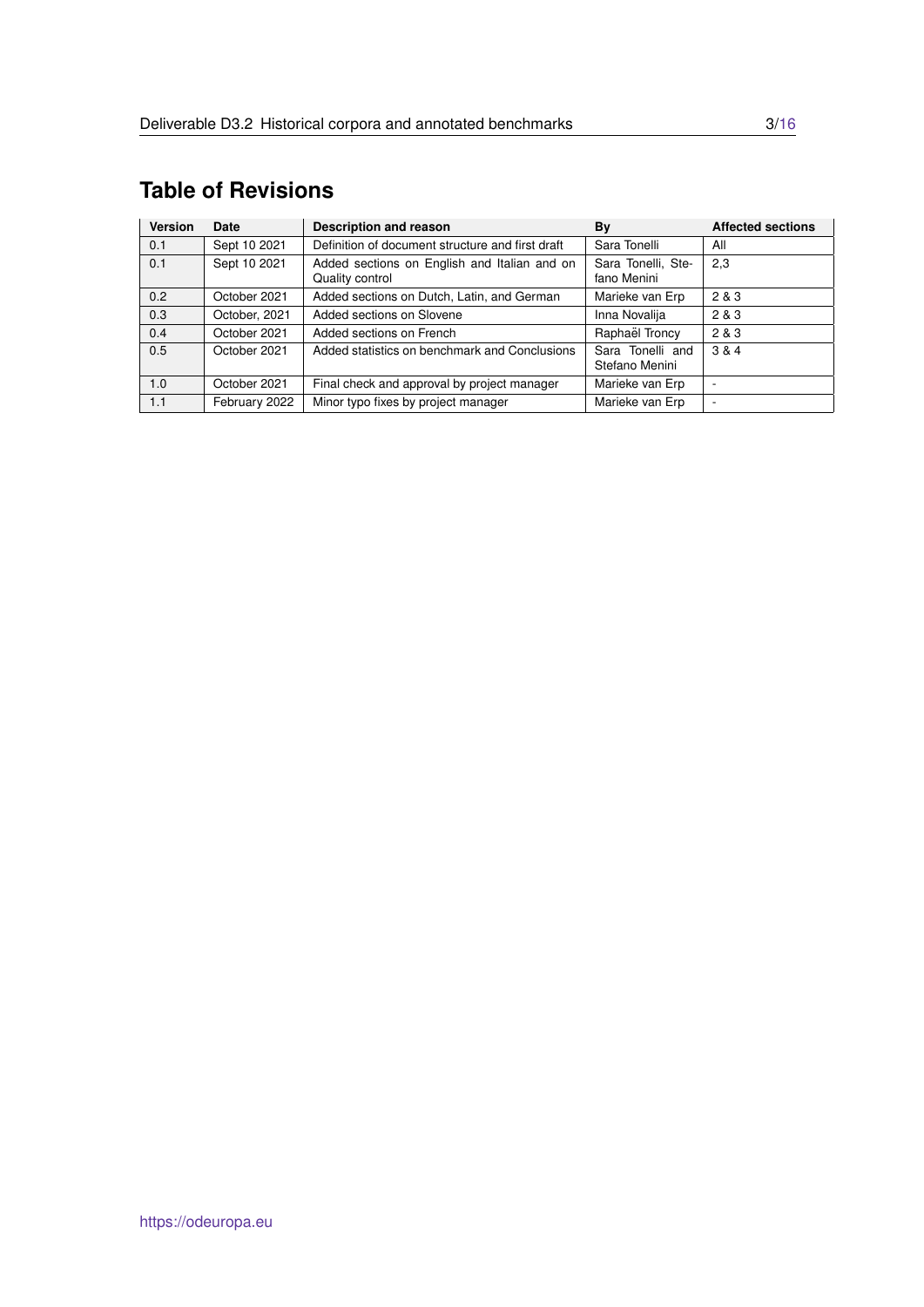## **Executive Summary**

Deliverable 3.2. contains multilingual historical corpora and annotated benchmarks in the form of a data release, which we make public through the Odeuropa GitHub repository at [https:](https://github.com/Odeuropa/benchmarks_and_corpora) [//github.com/Odeuropa/benchmarks](https://github.com/Odeuropa/benchmarks_and_corpora) and corpora. This document provides an overview of the content of the deliverable and to describe the process leading to the collection and annotation of the datasets. The release comprises two multilingual datasets: the first set of documents was collected from various online sources in the seven project languages by retrieving freely available, copyright-free documents covering the period of interest for Odeuropa, i.e. from the 17th to 20th Century. For each document a minimal set of metadata including author, date of publication and source has was collected. These documents represent the sources that we will process throughout the project to automatically extract and model mentions of olfactory information.

The second set of documents includes a sample taken from the first corpus, which has been manually annotated with olfactory information following the Guidelines described in D3.1. The texts to be annotated were selected to cover ten domains defined by cultural historians and to represent the whole time span of interest for the project. The selection was furthermore guided by the presence of olfactory situations and events in the documents, which we analysed by identifying the text excerpts that contain most smell-related seed terms through automated scripts.

The process of corpus creation and data annotation will continue until M18, because our repository can be extended with new documents and annotation can be adjusted or expanded in parallel with the implementation of systems for olfactory information extraction. Therefore, this deliverable presents the first version of the data, which will be regularly updated in the GitHub repository and named according to the different corpus versions.

The release covers the seven project languages, namely English, Dutch, Italian, German, Slovenian, French and Latin. However, the content of the language-specific repositories may vary due to the different availability of digitised corpora. Nevertheless, for each language we were able to create a benchmark with a sufficient number of annotated smell-events and related frame elements (up to 6,523 in Slovenian). For Latin, the dimension of the extended corpus is not comparable with that of other languages, and the selection of texts to be annotated could not cover all ten domains of interest since after 16th Century Latin was used to communicate in specific contexts, mainly scientific ones. Nevertheless, also for this language a fair number of documents and an annotated benchmark with around 1,200 smell events were collected and made available through this release.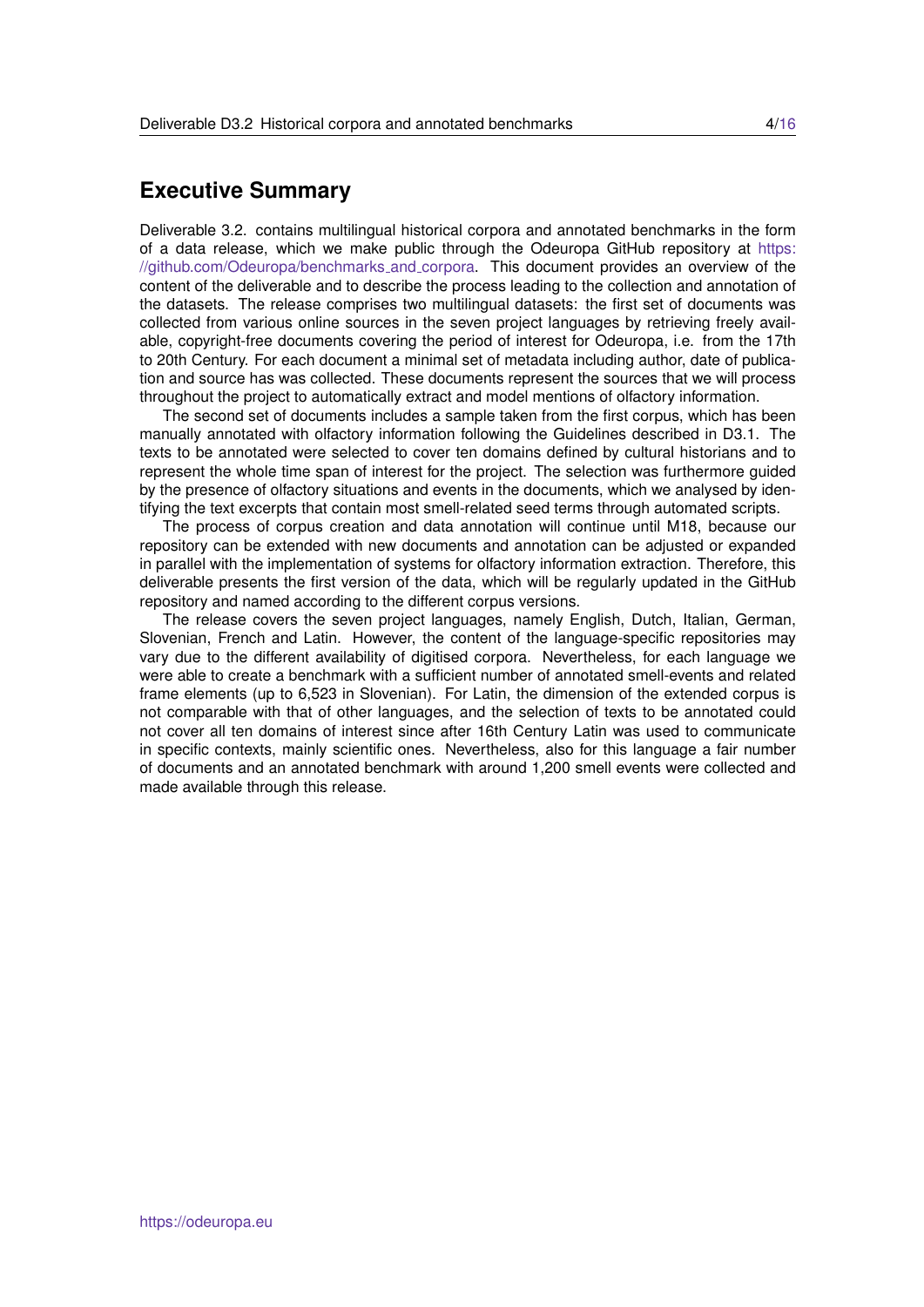## **Contents**

|                | <b>Table of Revisions</b>                                                                                                                                                                                                                                                                           | 3                                        |
|----------------|-----------------------------------------------------------------------------------------------------------------------------------------------------------------------------------------------------------------------------------------------------------------------------------------------------|------------------------------------------|
| 1              | <b>Introduction</b>                                                                                                                                                                                                                                                                                 | 6                                        |
| $\mathbf{2}^-$ | <b>Description of Multilingual Historical Corpora</b><br>21<br>$2.2^{\circ}$<br>23<br>24<br>2.5<br>26                                                                                                                                                                                               | 7<br>7<br>8<br>8<br>9<br>- 9<br>10<br>10 |
| 3              | <b>Description of Multilingual Benchmarks</b><br>Quality control is a series and series and series and series are series and series are series and series are series and series are series and series are series and series are series and series are series and series are ser<br>3.3 <sub>2</sub> | 11<br>11<br>11<br>13                     |
| 4              | <b>Conclusions</b>                                                                                                                                                                                                                                                                                  | 15                                       |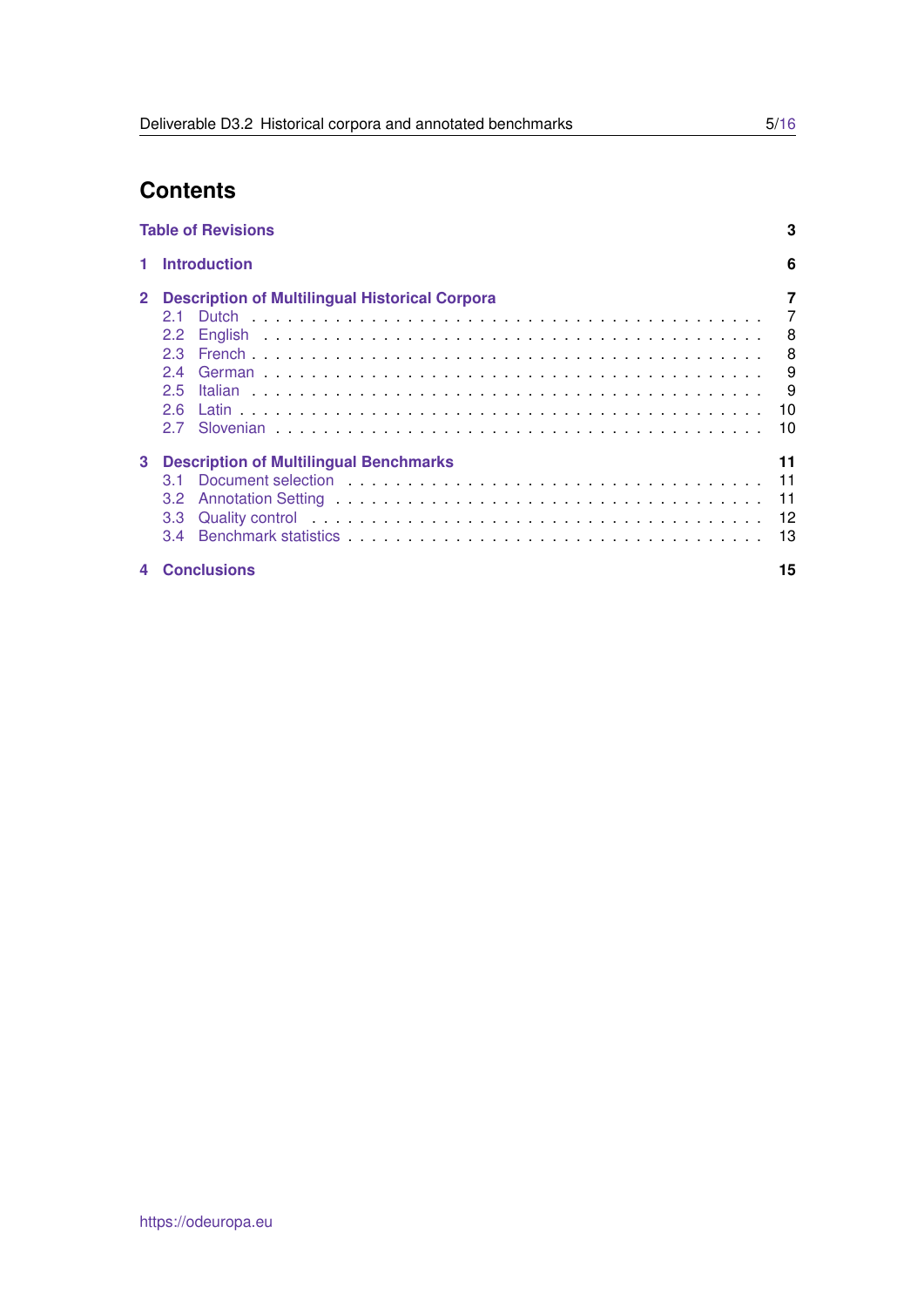## <span id="page-5-0"></span>**1 Introduction**

In Deliverable 3.1. "Annotation Scheme and Multilingual Taxonomy" we described the annotation scheme we devised to model and identify olfactory information in texts. The proposed guidelines follow the FrameNet general approach [\[Ruppenhofer et al., 2006\]](#page-15-1), starting the annotation from an event-evoking term, which in our case is an olfactory seed word (e.g. *perfume*, *smell*, *stink*) and then identifying the textual spans that describe any participant in the olfactory event. In this Deliverable, we go a step further by presenting the outcomes of the annotation obtained by applying the guidelines to documents in the seven project languages. In particular, we describe the benchmark created by manually annotating olfactory information in all languages, after manually selecting source documents from 1620 to 1920 and covering ten domains of interest defined by cultural historians. This document is meant to be an accompanying text to present the actual deliverable content, which is the multilingual benchmark.

The second component of this deliverable is the extended multilingual corpus, that contains free-from-copyright texts covering the same time period as the benchmark, and that was created for each language. Both components are described in detail in a spreadsheet with all metadata, released together with the documents.

The two corpora serve three main goals: first, they were used to carry out an exploratory investigation of the smell-related information that can be found in historical texts. Indeed, while historians have studied the relevance of specific domains or documents in terms of olfactory heritage, to date, no broad study was carried out aimed at assessing the relevance of olfactory information on a large scale, across different time periods, domains and languages. This practice, inspired by *distant reading* [\[Moretti, 2013\]](#page-15-2) is made possible thanks to the availability of the large digital corpora collected within WP3.

Our second goal is to guide the development of the Odeuropa system for olfactory information extraction (Deliverables D3.3, D3.4 and D3.6). Indeed, while we do not foresee the implementation of a fully supervised system since it would require a much larger annotated corpus for training, the benchmark and the multilingual corpus make it possible to experiment with AI-based approaches that require less annotated data, such as semi-supervised learning, data augmentation and few-shot learning. The benchmark will be used as a gold standard for evaluating the developed system, or as a small set of examples to be expanded with automated approaches. Also cross-lingual annotation transfer [\[Tonelli and Pianta, 2008\]](#page-15-3) and multilingual language models [\[Conneau et al., 2020\]](#page-15-4) could be explored starting from the available benchmark.

The third goal that we will address is the annotation of emotions triggered by olfactory events in texts. To this purpose, having a first annotation layer enriched with high-quality smell information can represent a basis upon which emotions can be added, to guide the following development of a module for multilingual emotion recognition in smell-related texts (Deliverable D3.5).

This document is structured around two main parts: in Section [2](#page-6-0) we describe the multilingual historical corpora collected for each of the seven project languages. In Section [3](#page-10-0) the benchmarks are presented, describing not only the annotated information but also the workflow for quality control.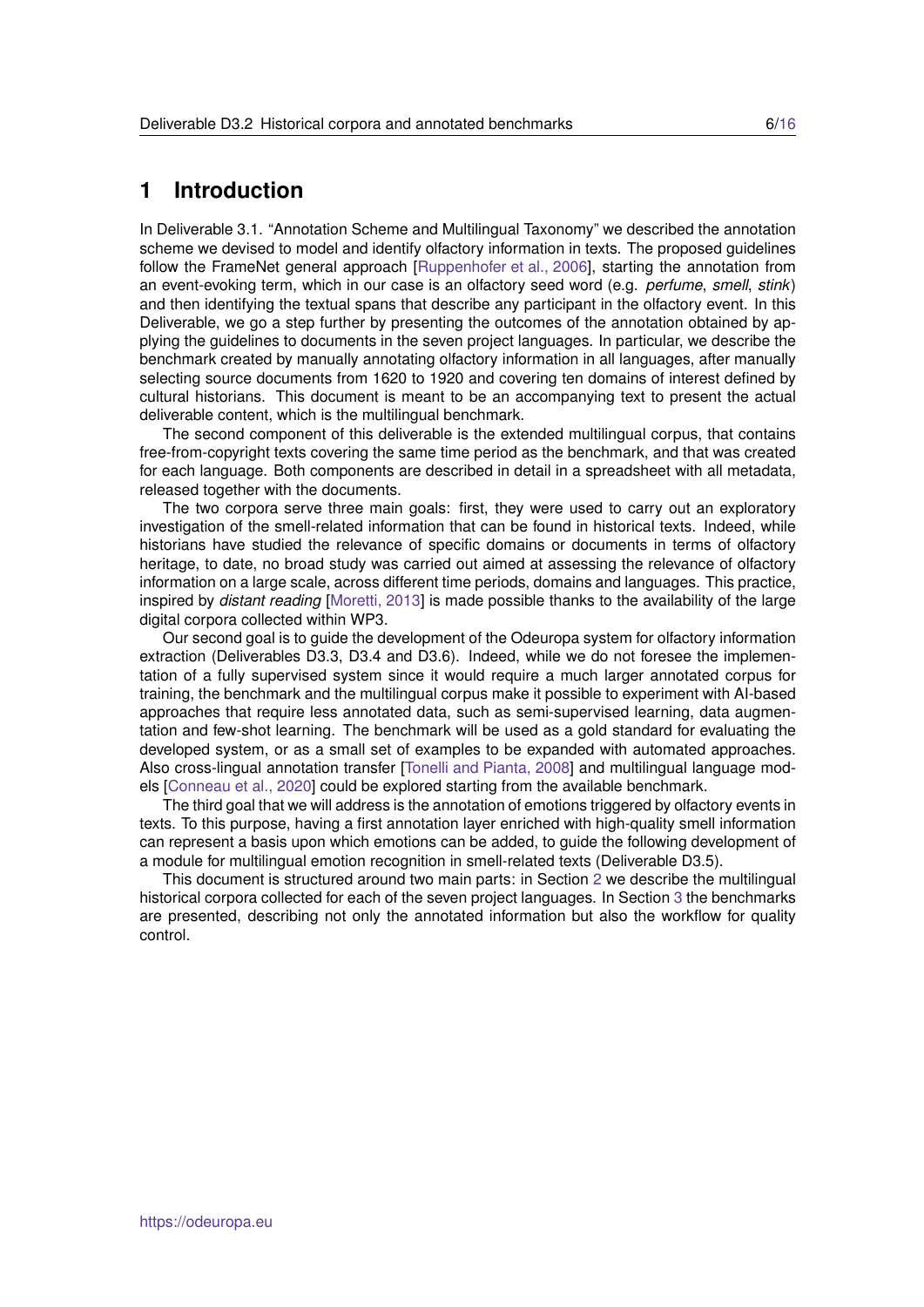## <span id="page-6-0"></span>**2 Description of Multilingual Historical Corpora**

In this section, we detail the content of the multilingual historical corpus created for each project language by browsing freely available resources and collecting the ones that were published between 1620 and 1920. As expected, the dimensions of the different corpora variy greatly, depending on the availability of online sources and their quality. Furthermore, this is only the first version of the repository, which will grow throughout the project every time new relevant sources will become accessible. Instructions to access the corpora are available at: [https://](https://github.com/Odeuropa/benchmarks_and_corpora) [github.com/Odeuropa/benchmarks](https://github.com/Odeuropa/benchmarks_and_corpora) and corpora. This first set of documents will be used to study the evolution of olfactory terms, situations and events over time, as well as to carry out crosslanguage comparisons. No manual annotation is foreseen on these datasets.

## <span id="page-6-1"></span>**2.1 Dutch**

For Dutch, we first downloaded two main repositories, which are freely available and cover also other languages, i.e. Project Gutenberg<sup>[1](#page-6-2)</sup> and Wikisource<sup>[2](#page-6-3)</sup>. Project Gutenberg is a volunteer effort to digitize and archive cultural works, and contains different language-specific repositories, mainly in the literary domain. *Wikisource*, instead, covers a broader set of thematic categories, from arts to mathematics and natural sciences. It is a Wiki-based initiative with the goal to create a library of works either in the public domain or freely licensed.

Furthermore, the the following repositories were added:

- Digitale Bibliotheek voor de Nederlandse Letteren (DBNL):<sup>[3](#page-6-4)</sup> literary, linguistic and cultural historical texts from the 12th to the 21st century;
- Census Nederlands Toneel (Ceneton):<sup>[4](#page-6-5)</sup> Dutch 17th-19th century plays, maintained by Leiden University;
- Delpher:<sup>[5](#page-6-6)</sup> Dutch National Library's digital collection, containing books, newspapers, magazines and radio bulletins. For Odeuropa, we will use the base collection containing ∼130,000 digitised books from the 17th to the 20th century concerning fiction as well as non-fictional subjects: architecture, topography, engineering, biodiversity of the Dutch East Indies, religion, political and societal manifestos, and legislature. We will also use the Google books collection accessible via Delpher containing ∼800,000 digitised out-of-copyright books;
- Early Dutch Books Online:<sup>[6](#page-6-7)</sup> Books from the Amsterdam and Leiden Universities' libraries and the Dutch National Library's special collections dated 1780-1800;
- Amsterdam Notary Records:<sup>[7](#page-6-8)</sup> Amsterdam notary deeds covering the period 1578-1915 concerning the lives of Amsterdam citizens. The deeds contain information about (international) trade, maritime events, slavery, personal possessions and inheritances as well as eyewitness reports of hardships aboard ocean faring ships, neighbourhood brawls, street fights and illegal gambling dens.

<span id="page-6-2"></span><sup>1</sup><https://www.gutenberg.org/>

<span id="page-6-3"></span><sup>2</sup>[https://en.wikisource.org/wiki/Main](https://en.wikisource.org/wiki/Main_Page) Page

<span id="page-6-4"></span><sup>3</sup><https://www.dbnl.org/>

<span id="page-6-5"></span><sup>4</sup><https://www.let.leidenuniv.nl/Dutch/Ceneton/>

<span id="page-6-7"></span><span id="page-6-6"></span><sup>5</sup><https://delpher.nl>

<sup>6</sup>[https://www.kb.nl/organisatie/onderzoek-expertise/digitaliseringsprojecten-in-de-kb/afgeronde-projecten/](https://www.kb.nl/organisatie/onderzoek-expertise/digitaliseringsprojecten-in-de-kb/afgeronde-projecten/early-dutch-books-online-edbo)

[early-dutch-books-online-edbo](https://www.kb.nl/organisatie/onderzoek-expertise/digitaliseringsprojecten-in-de-kb/afgeronde-projecten/early-dutch-books-online-edbo)

<span id="page-6-8"></span><sup>7</sup><https://alleamsterdamseakten.nl/>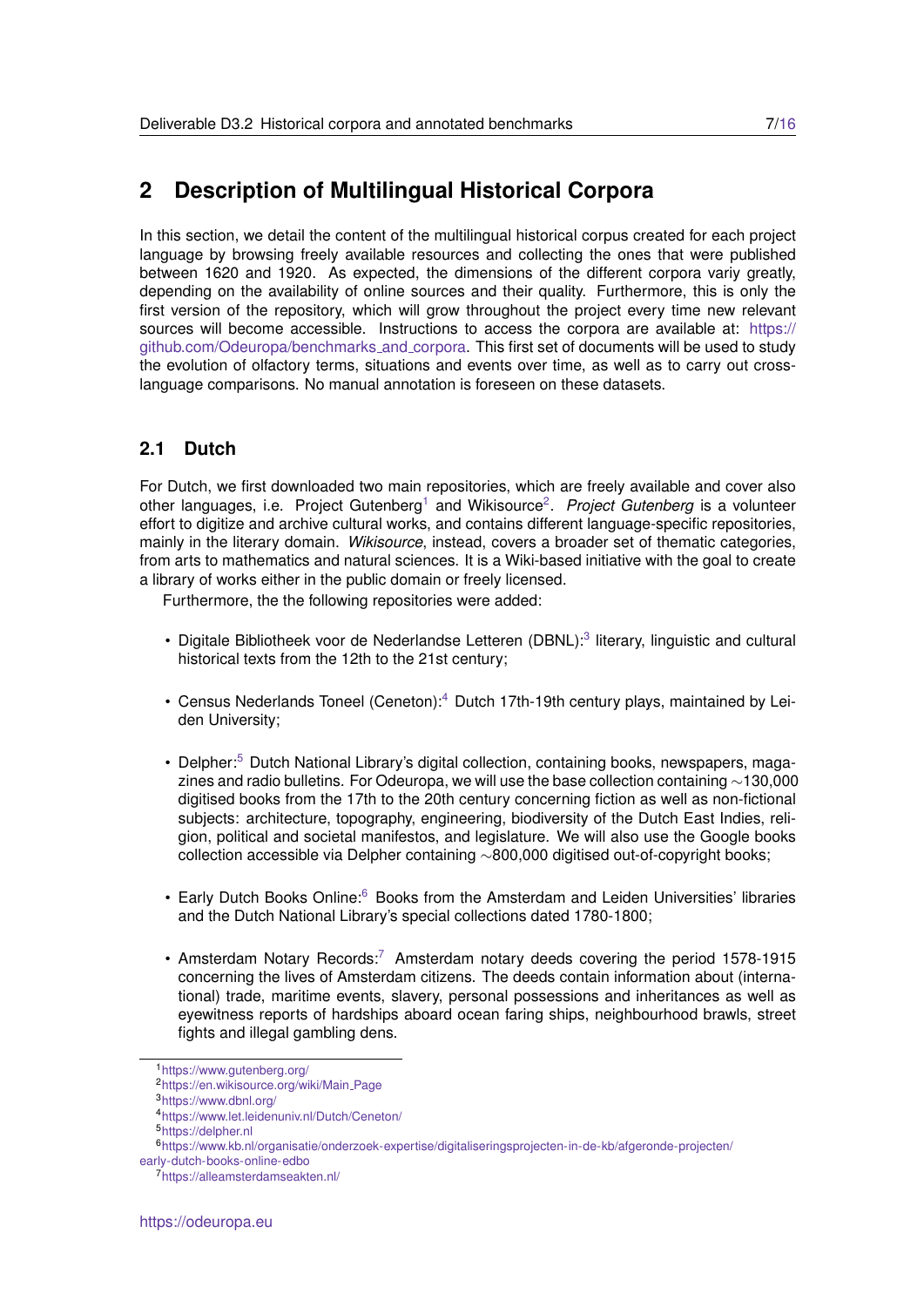## <span id="page-7-0"></span>**2.2 English**

For English, we followed the same process to corpus creation that we adopted for Dutch. We first downloaded the two large repositories Project Gutenberg<sup>[8](#page-7-2)</sup> and Wikisource,  $9$  and then we added a set of curated repositories, whose domains are of interest to the Odeuropa text analysis efforts:

- London's Pulse:<sup>[10](#page-7-4)</sup> Medical Officer of Health reports issued between 1848 and 1925, dealing with public health, sanitation and urban life;
- The Royal Society Corpus:<sup>[11](#page-7-5)</sup> Scientific periodicals issued between 1665 and 1869;
- A small pre-processed version of the larger Old Bailey Papers dataset,  $12$  containing only the court proceedings published between 1720 and 1913. The complete collection will possibly be included at a later stage of the project;
- The British Library Digitised Books,<sup>[13](#page-7-7)</sup> containing miscellaneous documents, with possible overlaps with other digital repositories (to be checked);
- The Hartlib papers:<sup>[14](#page-7-8)</sup> scientific correspondence by Samuel Hartlib, written at the beginning of the 17th Century;
- Text Creation Partnerships books:<sup>[15](#page-7-9)</sup> collection containing freely available transcripts of early English books, eighteenth Century collections and Evans Early American Imprints collection

### <span id="page-7-1"></span>**2.3 French**

Different repositories were consulted to obtain French documents. In particular, we built the French corpus using these freely available resources:

- The ARTFL Project:<sup>[16](#page-7-10)</sup> a repository that contains several digitized French documents, collected in a joint effort between the University of Chicago and the French government. In particular, we focused on the ARTFL Public Databases available on the PhiloLogic4 ap-plication for free public use.<sup>[17](#page-7-11)</sup> The available resources are organised in mono-thematic collections, spanning from philosophic essays to collections of French laws, from poetry to Diderot's Encyclopedia. It covers the period from the 16th to the 18th century. We extracted 92,895 texts, belonging to 15 mono-thematic collections;
- Project Gutenberg:<sup>[18](#page-7-12)</sup> The French version of the Gutenberg project contains 4,486 texts, from different time periods and genres;
- Gallica:<sup>[19](#page-7-13)</sup> This is the portal of the French national library providing access to over 200K digitized resources, covering the whole studied period. Resources are available through an API;
- roman18:<sup>[20](#page-7-14)</sup> This is a collection of French Novels from 1750-1800. In total, 113 text document are available;

<span id="page-7-2"></span><sup>8</sup><https://www.gutenberg.org/>

<span id="page-7-3"></span><sup>9</sup><https://nl.wikisource.org/>

<span id="page-7-4"></span><sup>10</sup><https://wellcomelibrary.org/moh/about-the-reports/using-the-report-data/>

<span id="page-7-5"></span><sup>11</sup>[http://fedora.clarin-d.uni-saarland.de/rsc](http://fedora.clarin-d.uni-saarland.de/rsc_v4/) v4/

<span id="page-7-6"></span><sup>12</sup><http://fedora.clarin-d.uni-saarland.de/oldbailey/downloads.html>

<span id="page-7-7"></span><sup>13</sup>https://data.bl.uk/digbks/? [ga=2.232539935.1240845631.1613066619-211977171.1611608794](https://data.bl.uk/digbks/?_ga=2.232539935.1240845631.1613066619-211977171.1611608794)

<span id="page-7-8"></span><sup>14</sup><https://www.dhi.ac.uk/data/download/hartlib>

<span id="page-7-9"></span><sup>15</sup><https://textcreationpartnership.org/>

<span id="page-7-10"></span><sup>16</sup><https://artfl-project.uchicago.edu/>

<span id="page-7-11"></span><sup>17</sup><https://artfl-project.uchicago.edu/philologic4>

<span id="page-7-12"></span><sup>18</sup><https://www.gutenberg.org/browse/languages/fr>

<span id="page-7-13"></span><sup>19</sup><https://www.bnf.fr/en/gallica-bnf-digital-library>

<span id="page-7-14"></span><sup>20</sup><https://github.com/MiMoText/roman18>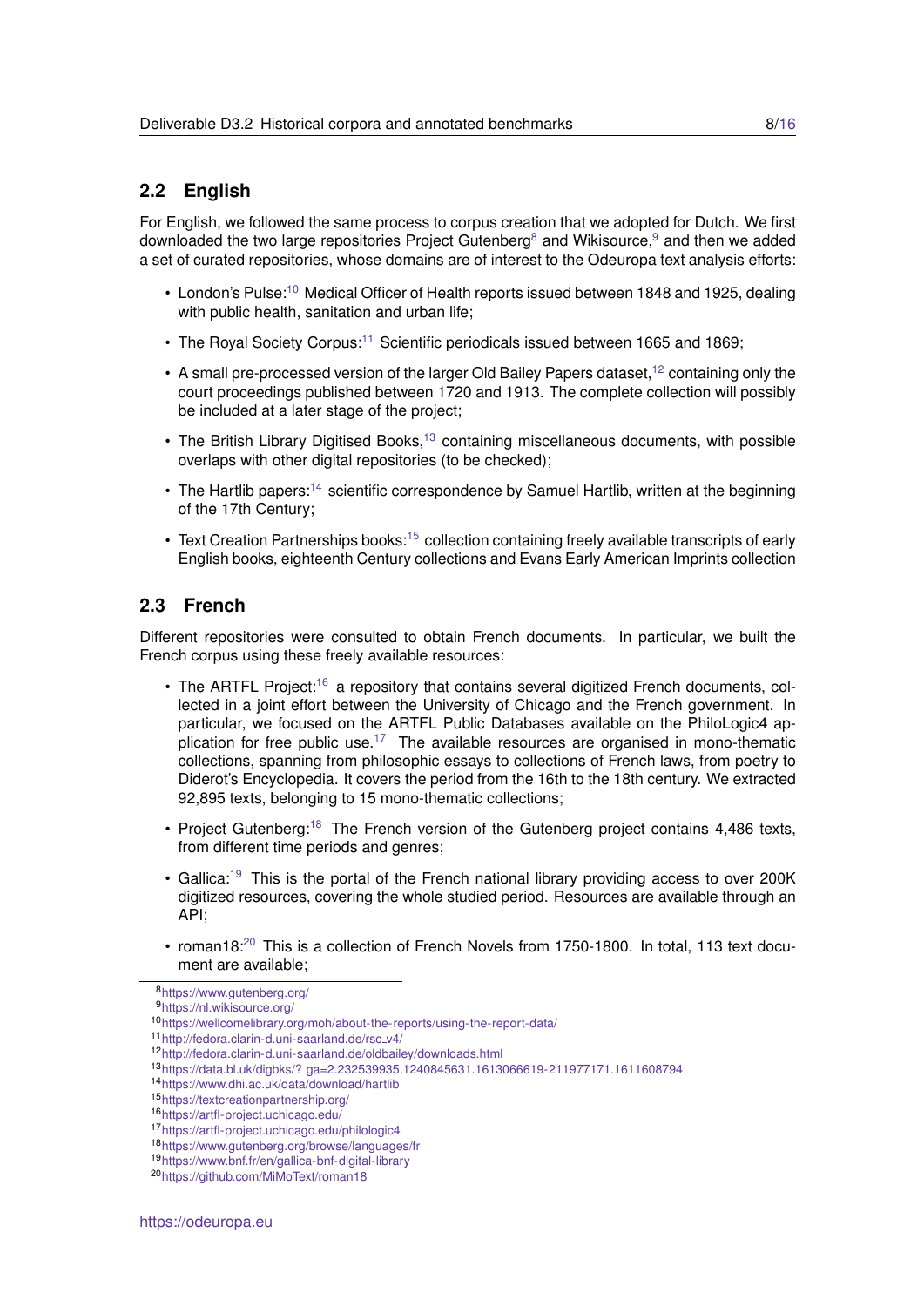• Finally, some documents from CORPUS17<sup>[21](#page-8-2)</sup> (17th century) and CLEF-HIPE<sup>[22](#page-8-3)</sup> (19th - 20th century) were selected.

#### <span id="page-8-0"></span>**2.4 German**

For German, we first retrieved the documents published between 1620 and 1925 from Project Gutenberg.<sup>[23](#page-8-4)</sup> and Wikisource<sup>[24](#page-8-5)</sup> Then, we downloaded the following domain-specific corpora:

- Deutches Text Archiv:<sup>[25](#page-8-6)</sup> a large cross-section of printed works in the modern New High German Language, ranging from ca. 1600 to 1900;
- Saarbrücken Cookbook Corpora:<sup>[26](#page-8-7)</sup> a diachronic corpus of cooking recipes containing a historical and a contemporary subcorpus. The historical subcorpus spans 200 years (1569- 1729) and includes 430 recipes from 14 cookbooks written in German;
- GeMi Corpus:[27](#page-8-8) This corpus contains medical writings from 1500 to 1700;
- GerManC:<sup>[28](#page-8-9)</sup> personal letters, sermons and fictional, scholarly (i.e., humanities), scientific and legal texts from 1650 to 1800.

#### <span id="page-8-1"></span>**2.5 Italian**

For Italian, three main repositories of online data were consulted: Project Gutenberg, <sup>[29](#page-8-10)</sup> LiberLiber [30](#page-8-11) and Wikisource.[31](#page-8-12) *LiberLiber* is an Italian initiative led by a non-profit organisation, whose goal is to enable the free circulation of cultural objects. In this framework, around 3,000 books, free from copyright, are shared online. To access them, FBK made a small donation to the association using institutional funds.

From the three repositories, we downloaded and cleaned the documents with a publication date between 1620 and 1925. All downloaded books have "date of publication" in the accompanying metadata, but for Project Gutenberg we noticed that this corresponds to the date of last publication. Therefore, we implemented a script to connect to Google Books  $APIs^{32}$  $APIs^{32}$  $APIs^{32}$  and ask for the different versions of the book, and then select the earliest publication date. As additional corpora, we downloaded the following repositories:

- the De Gasperi corpus: [\[Tonelli et al., 2019\]](#page-15-5) $^{33}$  $^{33}$  $^{33}$  a freely available collection of political speeches by the Italian statesman, selecting the documents published till 1925 (1,165 in total);
- $\cdot$  the Italian novel collection for ELTeC:  $34$  this is the European Literary Text Collection, produced by the COST Action Distant Reading for European Literary History;
- the ItaDraCor: corpus,  $35$  a corpus containing 139 original plays in Italian.

<span id="page-8-2"></span><sup>21</sup><https://github.com/e-ditiones/CORPUS17>

<span id="page-8-3"></span><sup>22</sup><https://github.com/impresso/CLEF-HIPE-2020>

<span id="page-8-4"></span><sup>23</sup>[https://www.gutenberg.org/ebooks/bookshelf/38?sort](https://www.gutenberg.org/ebooks/bookshelf/38?sort_order=release_date) order=release date

<span id="page-8-5"></span><sup>24</sup><https://wikisource.org/wiki/Category:Deutsch>

<span id="page-8-6"></span><sup>25</sup><https://www.deutschestextarchiv.de/>

<span id="page-8-7"></span><sup>26</sup><http://fedora.clarin-d.uni-saarland.de/sacoco/>

<span id="page-8-8"></span><sup>27</sup><https://ota.bodleian.ox.ac.uk/repository/xmlui/handle/20.500.12024/2562>

<span id="page-8-9"></span><sup>28</sup><https://ota.bodleian.ox.ac.uk/repository/xmlui/handle/20.500.12024/2544>

<span id="page-8-10"></span><sup>29</sup><https://www.gutenberg.org/browse/languages/it>

<span id="page-8-11"></span><sup>30</sup><https://www.liberliber.it/online/>

<span id="page-8-12"></span><sup>31</sup>[https://it.wikisource.org/wiki/Pagina](https://it.wikisource.org/wiki/Pagina_principale) principale

<span id="page-8-13"></span><sup>32</sup><https://developers.google.com/books>

<span id="page-8-14"></span><sup>33</sup><https://github.com/StefanoMenini/De-Gasperi-s-Corpus>

<span id="page-8-15"></span><sup>34</sup><https://github.com/COST-ELTeC/ELTeC-ita>

<span id="page-8-16"></span><sup>35</sup><https://github.com/dracor-org/itadracor>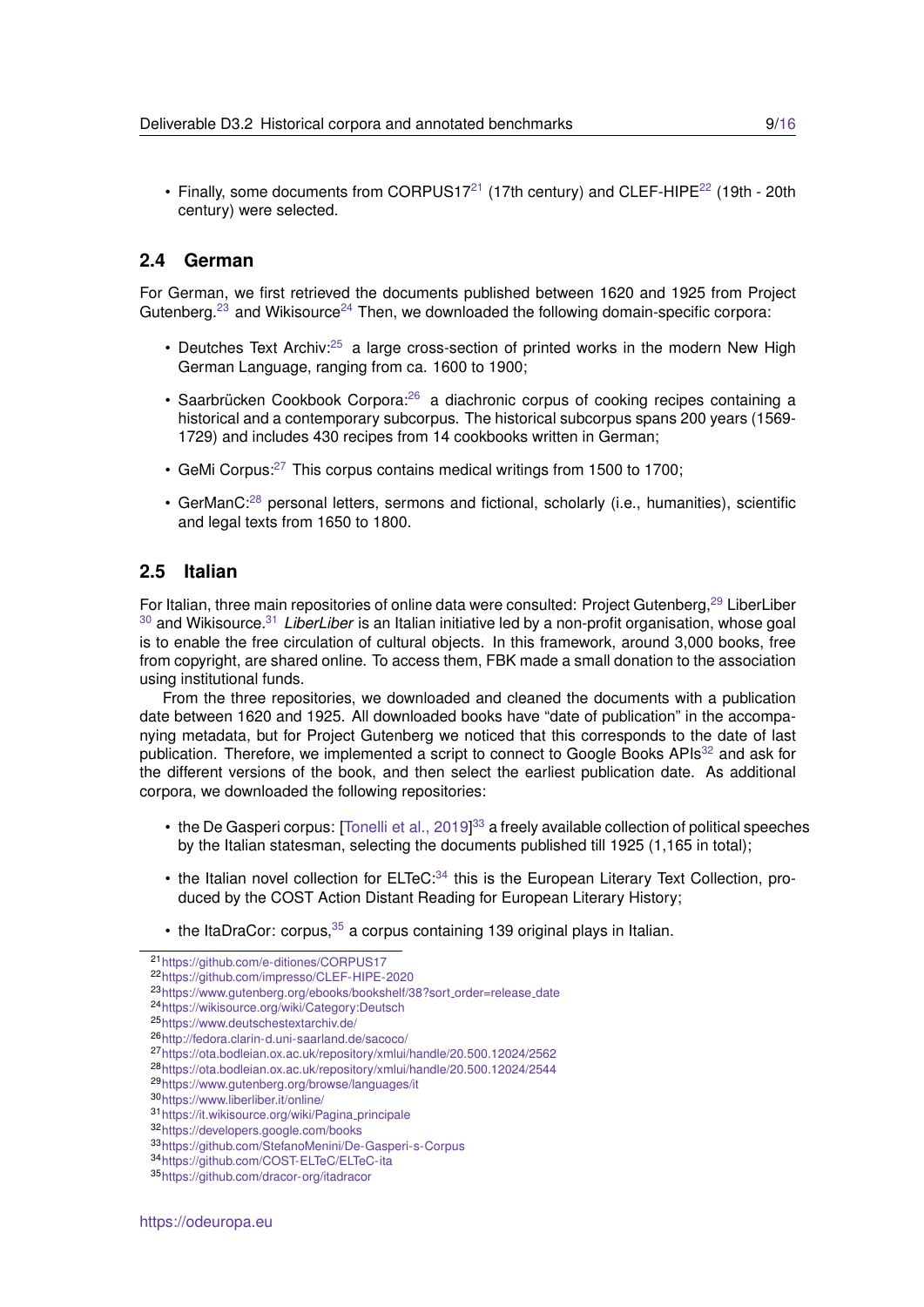Overall, the first version of the Italian historical corpus contains around 5,600 books and documents As a next step, we plan first to remove possible duplicates from the corpus, because it is likely that LiberLiber, Project Gutenberg and Wikisource present some overlaps. Then, we will integrate all laws and regulations issued before 1925 and made available through the online portal *Normattiva*. [36](#page-9-2)

## <span id="page-9-0"></span>**2.6 Latin**

Beside retrieving the documents from Project Gutenberg<sup>[37](#page-9-3)</sup> and Wikisource<sup>[38](#page-9-4)</sup>, we download the following corpora for Latin:

- LatinISE corpus version 4:<sup>[39](#page-9-5)</sup> this corpus consists of Latin texts from the 2nd century B.C. to the 21st century. Non-linguistic metadata include information on genre, title, century and specific date;
- The Latin Library:<sup>[40](#page-9-6)</sup> a collection of public domain Latin texts. The Neolatin collection includes philosophy, physics and poetry;
- The Heinsius Collection: $41$  a collection of Dutch Neolatin poems and prose texts maintained by Leiden University;
- The Perseus Digital Library:<sup>[42](#page-9-8)</sup> an online collection of texts covering the history, literature and culture of the Greco-Roman world including humanist and Italian renaissance poetry.

#### <span id="page-9-1"></span>**2.7 Slovenian**

The Slovenian collection contains documents from the IMP and DLib datasets. The IMP collec- $tion<sup>43</sup>$  $tion<sup>43</sup>$  $tion<sup>43</sup>$  provides documents from a variety of sources, including:

- WIKI: project Wikivir "Slovenska leposlovna klasika" ("Slovenian literary classics"), containing fiction books, news articles and manuscripts of Slovenian authors;
- FPG: the AHLib collection, with German books (from the period of 1848–1918) translated to Slovenian;
- NUK: older books prepared by NUK (the National and University Library of Slovenia) as part of the IMPACT project;
- KRN: selected excerpts of periodical magazine "Kmetijske in rokodelske novice" ("Agricultural and handicraft news"), NUK/IMPACT;
- ZRC: examples of three religious books (two of these books are the older books in the library), prepared by ZRC SAZU (Research Centre of the Slovenian Academy of Sciences and Arts).

The DLib dataset  $44$  is built up from the following sources:

- Books (monographs and dissertations);
- Periodicals (historical, scientific, general newspapers and journals);

<span id="page-9-2"></span><sup>36</sup><https://www.normattiva.it/>

<span id="page-9-3"></span><sup>37</sup><https://www.gutenberg.org/browse/languages/la>

<span id="page-9-4"></span><sup>38</sup>[https://la.wikisource.org/wiki/Pagina](https://la.wikisource.org/wiki/Pagina_prima) prima

<span id="page-9-5"></span><sup>39</sup><https://lindat.mff.cuni.cz/repository/xmlui/handle/11372/LRT-3170>

<span id="page-9-6"></span><sup>40</sup><http://thelatinlibrary.com/neo.html>

<span id="page-9-7"></span><sup>41</sup><https://www.let.leidenuniv.nl/Dutch/Latijn/Heinsius.html>

<span id="page-9-8"></span><sup>42</sup><http://www.perseus.tufts.edu/hopper/>

<span id="page-9-9"></span><sup>43</sup><http://nl.ijs.si/imp/#lexicon>

<span id="page-9-10"></span><sup>44</sup><https://dlib.si/?language=eng>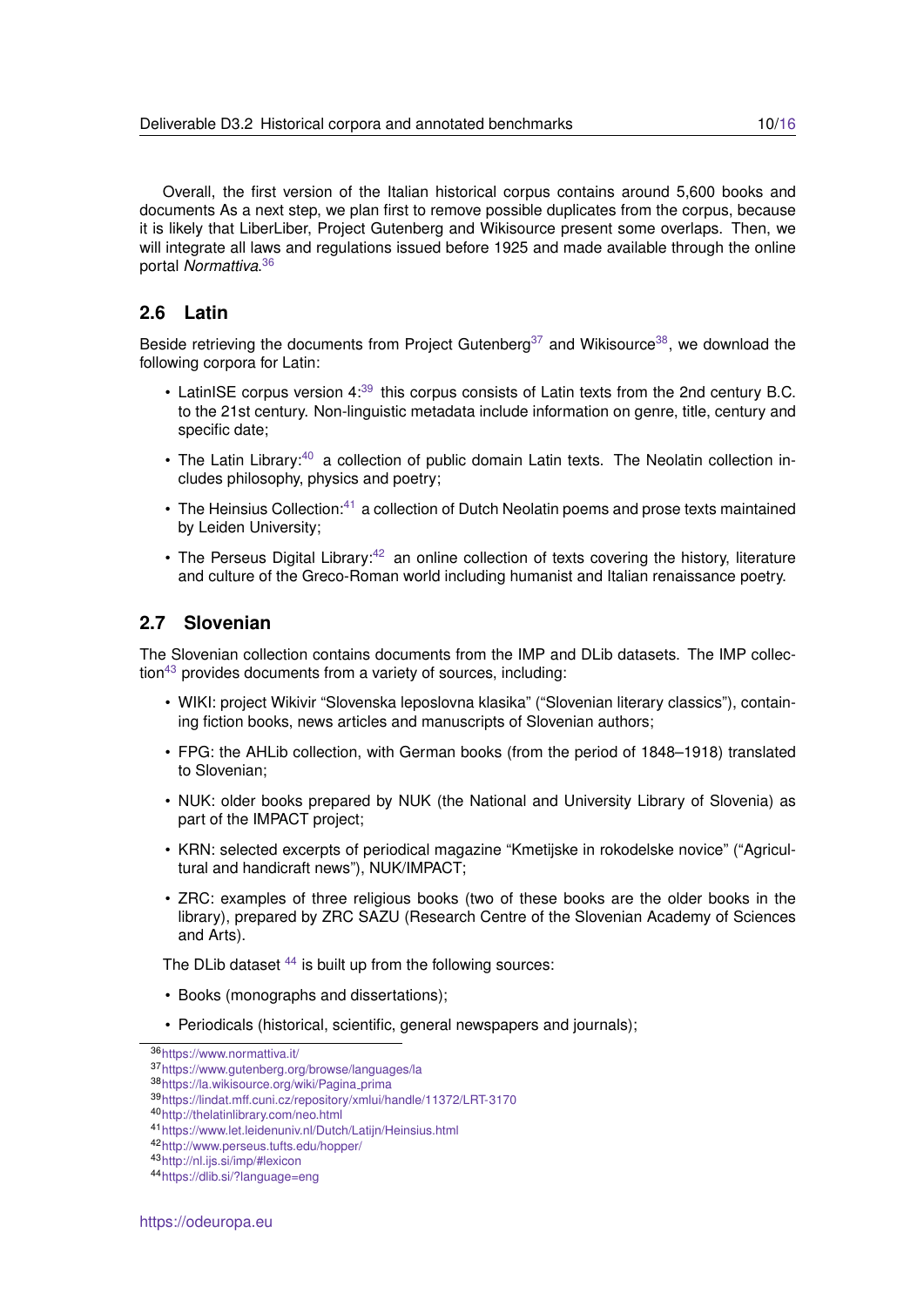- Manuscripts (medieval codices and literary manuscripts);
- Images (photographs, postcards, posters);
- Music (musical scores and audio recordings);
- Maps (maps and atlases).

In the next project phase, we will focus mainly on the IMP and DLib subcorpora containing books and periodicals.

## <span id="page-10-0"></span>**3 Description of Multilingual Benchmarks**

#### <span id="page-10-1"></span>**3.1 Document selection**

With the help of cultural historians on the project, we defined ten domains of interest, where we expected to find a high number of smell-related documents. These domains are: *Household & Recipes*, *Law*, *Literature*, *Medicine & Botany*, *Perfumes & Fashion*, *Public health*, *Religion*, *Science & Philosophy*, *Theatre*, *Travel & Ethnography*. The additional category *Other* was included in the list for the documents which are of interest for Odeuropa but do not fall within any of the previously mentioned categories.

Ideally, the benchmark should contain 10 documents for each category, distributed evently over the time period between 1620 and 1920, for a total of 100 documents. However, no strict length requirements were defined for each document, because their availability and characteristics change drastically across languages. In some cases, a document may be few pages with dense olfactory information, while in some other cases a book could contain smell references scattered throughout the volume. Therefore, each annotation team was free to apply the most appropriate criteria for the selection of documents to annotate. For example, Dutch annotators decided to focus on short text snippets of around 20 sentences. For Italian and English, longer passages up to a few hundred sentences were included. Other differences across languages concern the quality and variety of available documents in digital format. While for some languages, such as Dutch and English, large online repositories exist and it was possible to find documents belonging to each of the 10 domains and covering the time span of interest, the limited variety of Latin texts digitally available does not allow the collection of the full set of documents. This is the main reason why there are some qualitative and quantitative differences among languages.

#### <span id="page-10-2"></span>**3.2 Annotation Setting**

For each language, a team of annotators was selected. Having at least two annotators for each language is necessary to obtain a double annotation of a subset of the benchmark and compute inter-annotator agreement, which is commonly considered a measure of annotation quality.

Each annotators' team underwent a training session by participating in a tutorial led by FBK, which was also recorded and made available to the consortium. $45$  The tool adopted for annotation is INCEpTION [\[Klie et al., 2018\]](#page-15-6), which was already introduced in Deliverable 3.1. FBK managed the tool centrally so that the task creation and the corresponding interface was the same for all languages. For each team, a curator account was created, enabling the upload of the languagespecific documents for the benchmark and monitoring functionalities for the annotation process. Then, an annotator's account was created and assigned to each member of the teams, which worked in parallel at the benchmark creation. Periodical meetings among the members of each team were organised to exchange ideas, discuss doubts and suggest improvements to the annotation guidelines.

<span id="page-10-3"></span><sup>45</sup>Link here: <https://drive.google.com/file/d/1d9fwEUCghfABjHJxGguKhbWGhgj1FcvE/view?usp=sharing>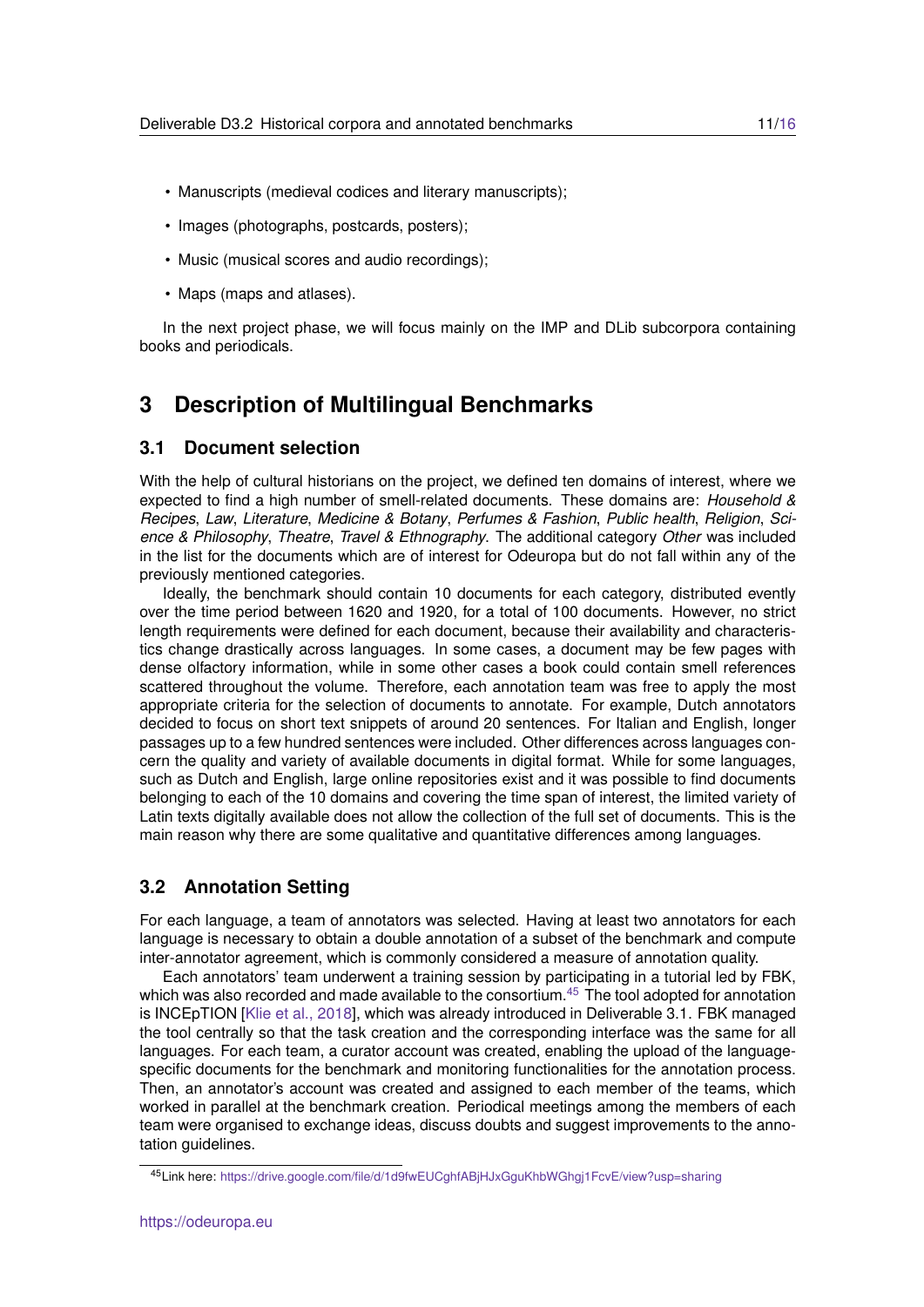#### <span id="page-11-0"></span>**3.3 Quality control**

As the annotation process is carried out independently by multiple annotators for each of the project languages, it is important to ensure that the different annotations are consistent. We therefore need a method to check if the way the annotations are made matches with the instructions provided in the guidelines.

To this end, we developed a web-based tool to automatically find when annotations are not compliant with the guidelines. The tool (available at [https://dh-server.fbk.eu/odeuropa/\)](https://dh-server.fbk.eu/odeuropa/) is complementary to the INCEpTION annotation tool, taking as input the exports from the annotation platform to process them.

The tool identifies mistakes in the files related to both wrong and missing annotations. The script focuses on errors related to the annotation procedure and not on the content of the annotations. For instance, it checks if every frame element is properly connected to a smell word and if all selected spans have been assigned to a corresponding label. Operating at the level of labels and relations, that are the same for every language, and not considering the text content, the tool is language-independent. After analysing the annotation output, the quality checker returns details about the following five error types, presented with an example on the right side:

**Missing Annotation, probably (Smell):** Detect spans that have been selected but not labeled. INCEpTION marks them with a generic *'(Smell)'* as label, that annotators should replace with the actual role of the selected text.

**Smell Word with a double annotation, not linked to itself:** There are instances where the same token can be at the same time a *Smell Word* and another frame element related to the *Smell Word* itself. In these cases, a relation should be set between the FE label and the smell word. This error notifies the absence of this relation.

**FE not linked:** This error reports frame elements that despite being annotated are not linked to any other element in text.

**Wrong Relation Direction:** The relations between a *Smell Word* and other frame elements need to point to the *Smell Word*. This error highlights when a *Smell Word* is the starting point of a relation instead of the ending point.

**Relation error, not directed to Smell Word:** According to the guidelines, all frame elements need to be connected to a *Smell Word* with a relation (except for anaphoric and same span relations that occurs between two FEs with the same label). This error warns for frame elements connected to something other than a *Smell Word*.



After processing the annotated data, the tool returns a report file containing the errors found. Each error is associated with the document, the sentence number and the text string involved. This makes it easy for annotators to go back to the annotation interface, find the mistakes and fix them.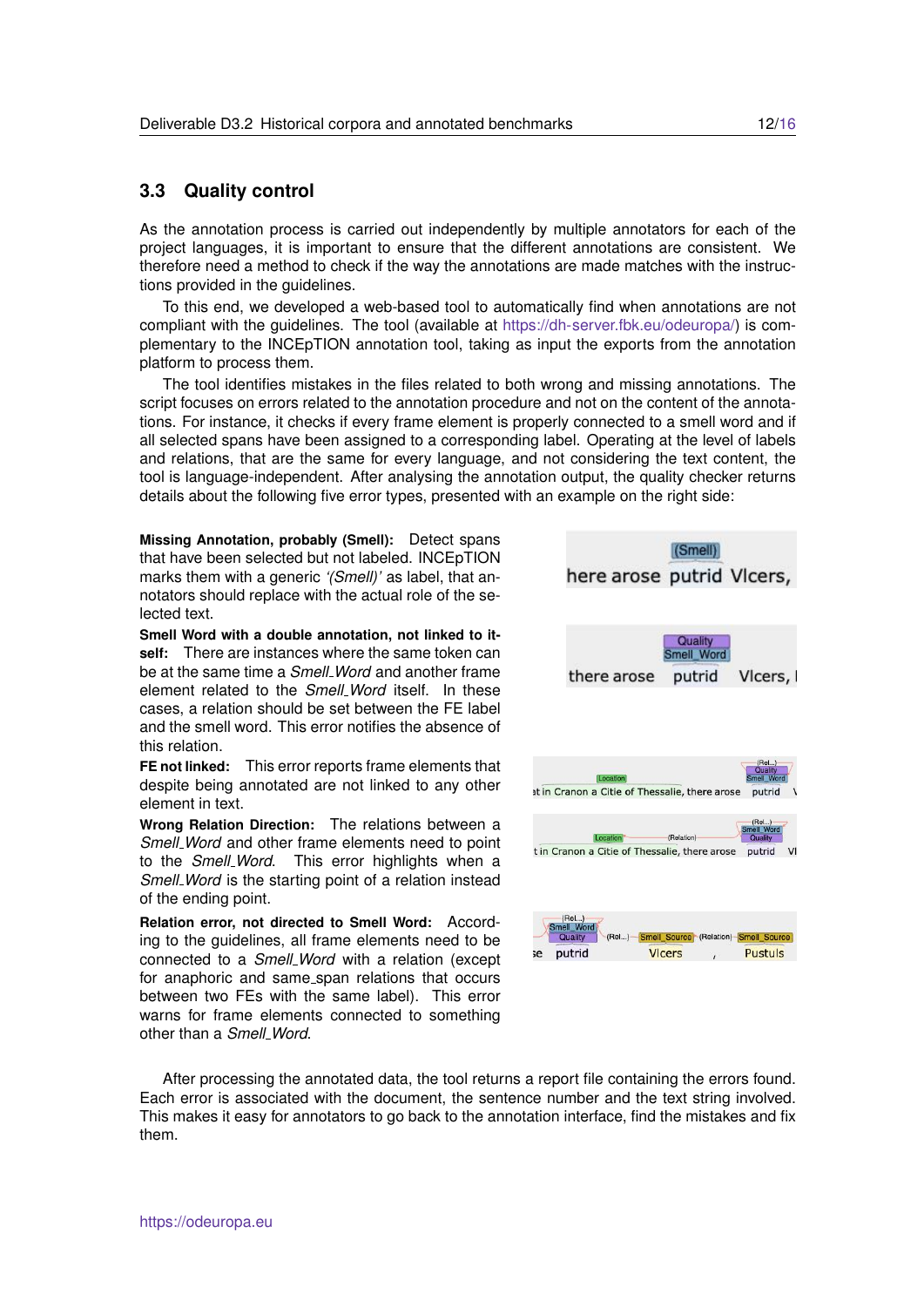### <span id="page-12-0"></span>**3.4 Benchmark statistics**

Below, we report the content of the Odeuropa benchmark in each language. Table [1](#page-12-1) shows the number of occurrences of smell words and frame elements. Note that the number of 'Creator' elements is low because this was added at a later stage in the annotations, when several annotators had remarked that they had come across an actor creating a scent but that the annotation guidelines did not facilitate marking this. This frame element is now included in the guidelines, and will be taken into account in future annotations.

<span id="page-12-1"></span>

|                       | <b>Dutch</b> | <b>English</b> | <b>French</b> | German | <b>Italian</b> | Latin | Slovenian |
|-----------------------|--------------|----------------|---------------|--------|----------------|-------|-----------|
| Smell word            | 1,929        | 1,530          | 664           | 1,493  | 1,228          | 1,199 | 1,917     |
| Quality               | 986          | 1,084          | 234           | 100    | 695            | 552   | 959       |
| <b>Source</b>         | 1,422        | 1,313          | 349           | 17     | 933            | 772   | 1,713     |
| <b>Evoked Odorant</b> | 199          | 91             | 90            | 6      | 71             | 42    | 289       |
| <b>Perceiver</b>      | 314          | 362            | 98            | 31     | 143            | 241   | 291       |
| <b>Effect</b>         | 238          | 187            | 27            | 29     | 102            | 114   | 217       |
| <b>Creator</b>        | 28           | 0              | 0             | 0      | 0              | 12    |           |
| <b>Circumstances</b>  | 320          | 247            | 79            | 25     | 198            | 192   | 223       |
| Time                  | 116          | 126            | 35            | 3      | 119            | 108   | 72        |
| <b>Odour carrier</b>  | 310          | 310            | 65            | 4      | 187            | 134   | 447       |
| <b>Place</b>          | 215          | 302            | 109           | 3      | 147            | 111   | 394       |
| <b>Total FEs</b>      | 4,148        | 4,022          | 1,086         | 218    | 2,595          | 2,278 | 4,606     |

Table 1: Overview of benchmark content for each language

The figures in the table show that, for each language, a good number of smell-related events and situations were annotated. Only the French benchmark contains fewer than 1,000 events, due to issues with the recruitment of annotators. Interestingly, the average number of frame elements (FEs) associated with each smell event varies greatly, going from < 1 FE per olfactory event in German to 2.6 in English. For all languages except German, the most frequent FE is the *Smell Source*, followed by the *Quality*. This shows a trend in the description of olfactory situations that holds across languages and domains. In fact, the description of an olfactory situation tends to include at least where the smell comes from and what are the smell characteristics. The fact that in German, instead, the *Smell Source* is not frequently mentioned may be due to the presence of smell words that already include the source, such as 'Abgasgeruch' ('exhaust smell'), 'Zigarettenqualm' ('cigarette smoke'), 'Regengeruch' ('rain smell'), etc. This may explain also the low number of FEs on average, compared to the other languages.

We report in Figure [1](#page-13-0) the number of documents per domain in each language-specific benchmark (see list of domains in Section [3.1\)](#page-10-1). Overall, we observe a prevalence of literary texts (LIT), probably because this is the most represented domain in large repositories such as Wikisource and Project Gutenberg. Travel literature and medical texts are also well-represented in all languages except for Latin, which is characterised by a low variability in the data due to the specific contexts in which Neolatin was used.

In Figure [2](#page-14-1) we report the temporal distribution of the documents present in the benchmark for each language. Latin is not displayed because the benchmark data are extracted from eight books only. All languages overlap in the time period of interest for Odeuropa, with the Dutch benchmark including some earlier texts but no data after 1880, and the Italian dataset going beyond 1930. We observe that, due to different data availability, not all time periods are well covered. In the future, we will work towards a better balance of the benchmark in terms both of domains and of decades.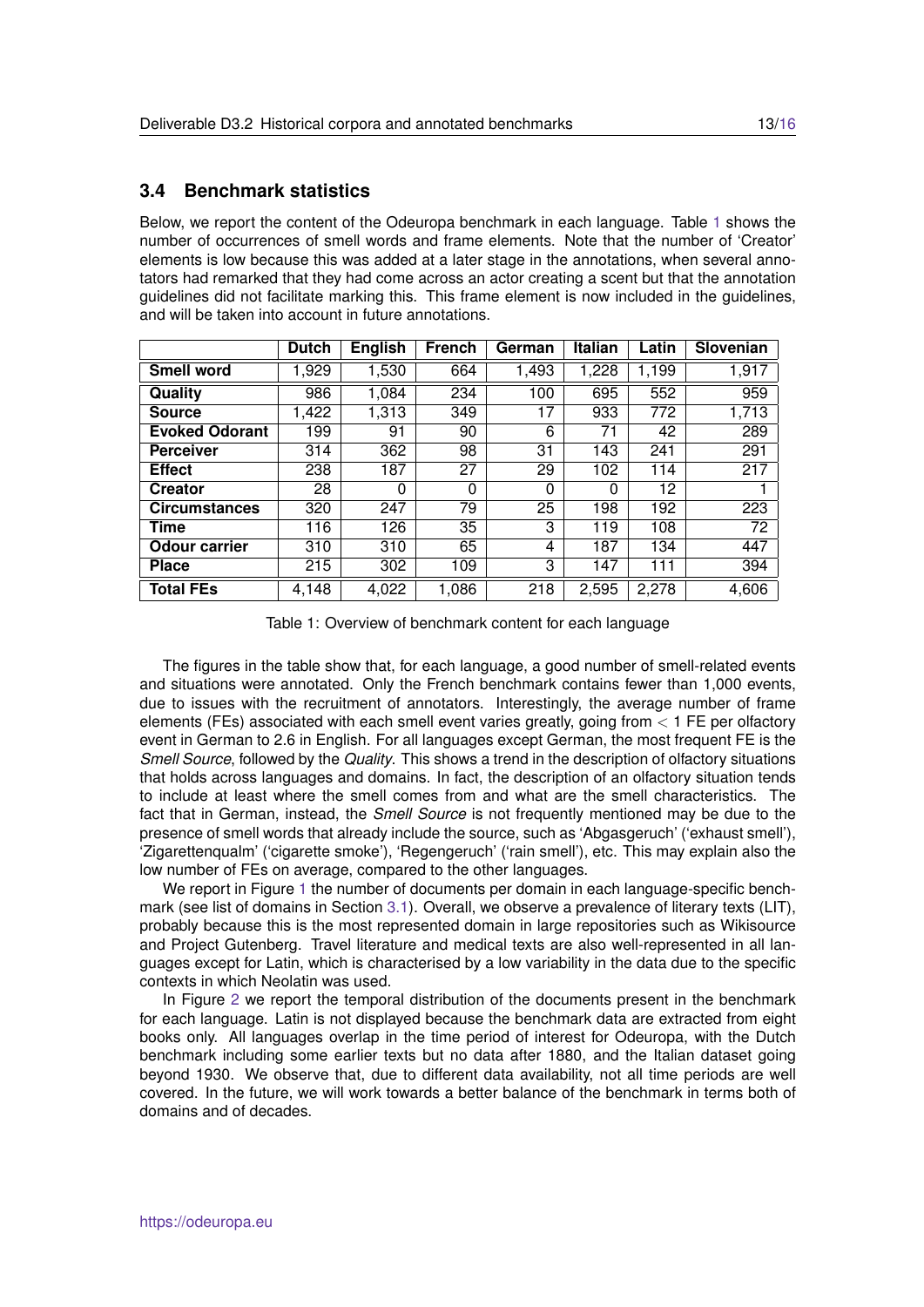<span id="page-13-0"></span>

Figure 1: Number of documents per domain in each language-specific benchmark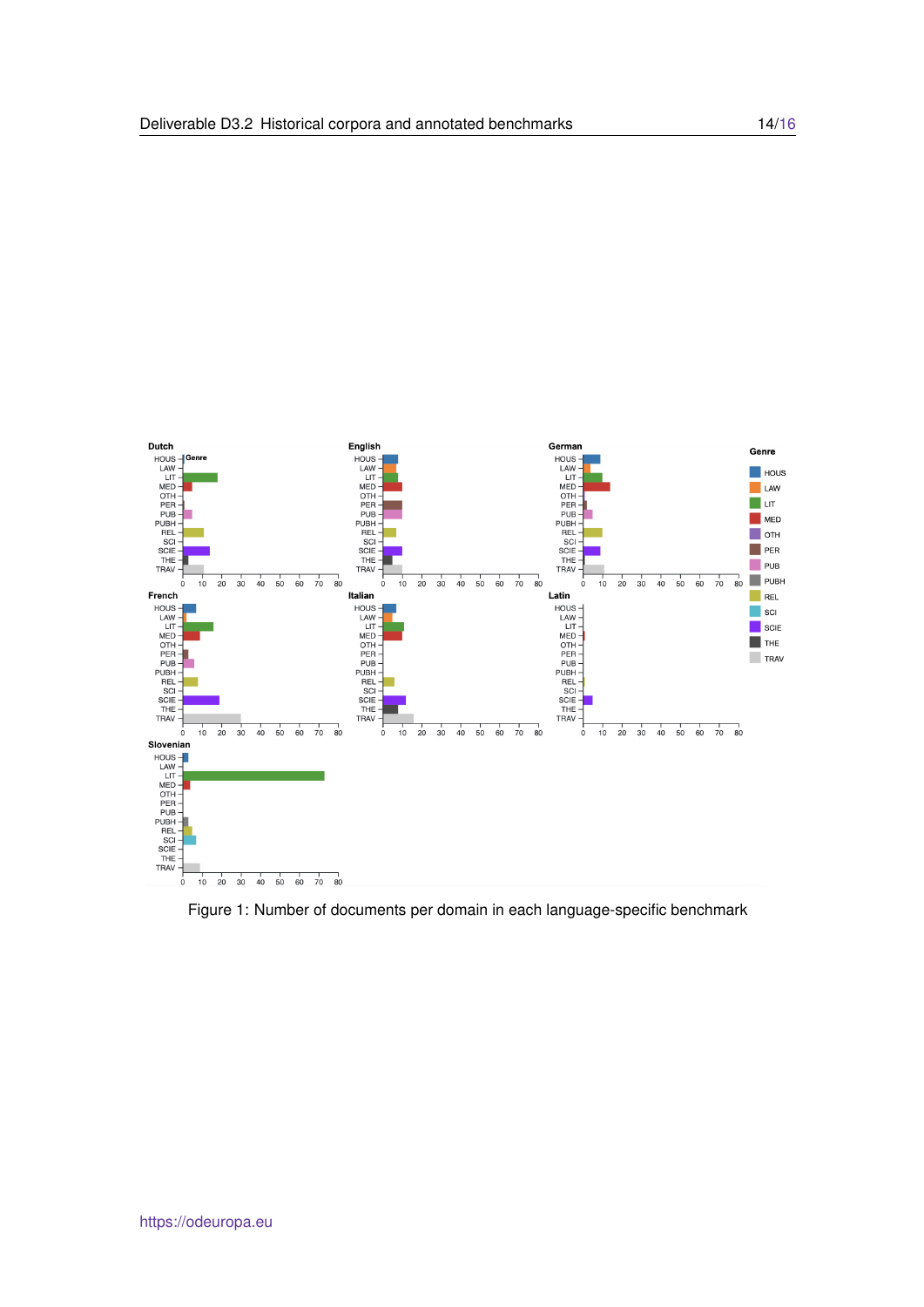<span id="page-14-1"></span>

Figure 2: Temporal distribution of documents in each language-specific benchmark

## <span id="page-14-0"></span>**4 Conclusions**

In this document, we have presented the content of Deliverable 3.2., namely the multilingual corpora and the Odeuropa benchmark, which has been manually annotated in the seven project languages. The benchmark can be directly downloaded from the GitHub page [https://github.com/](https://github.com/Odeuropa/benchmarks_and_corpora) [Odeuropa/benchmarks](https://github.com/Odeuropa/benchmarks_and_corpora) and corpora. As regards the multilingual corpora, instead, they exceed the size limit allowed on GitHub and we have therefore created different repositories, which can be reached from the above GitHub page. We plan to merge them in a single repository, and to update the information on GitHub accordingly.

Both the corpora and the benchmark are likely to be extended in the future, given that novel digital collections will be added and that emotion annotation will be performed on top of the annotation of olfactory information. We will therefore adopt naming conventions so to highlight clearly the version number of the different data releases.

As a next step, we will perform an in-depth analysis of the benchmark content, attempting to automatically infer how olfactory situations have been described over time and what are the main differences among languages and genres. This will inform the future development of the multilingual system for olfactory information extraction. We will also compute inter-annotator agreement and improve quality control measures, to make sure that all annotations are consistent.